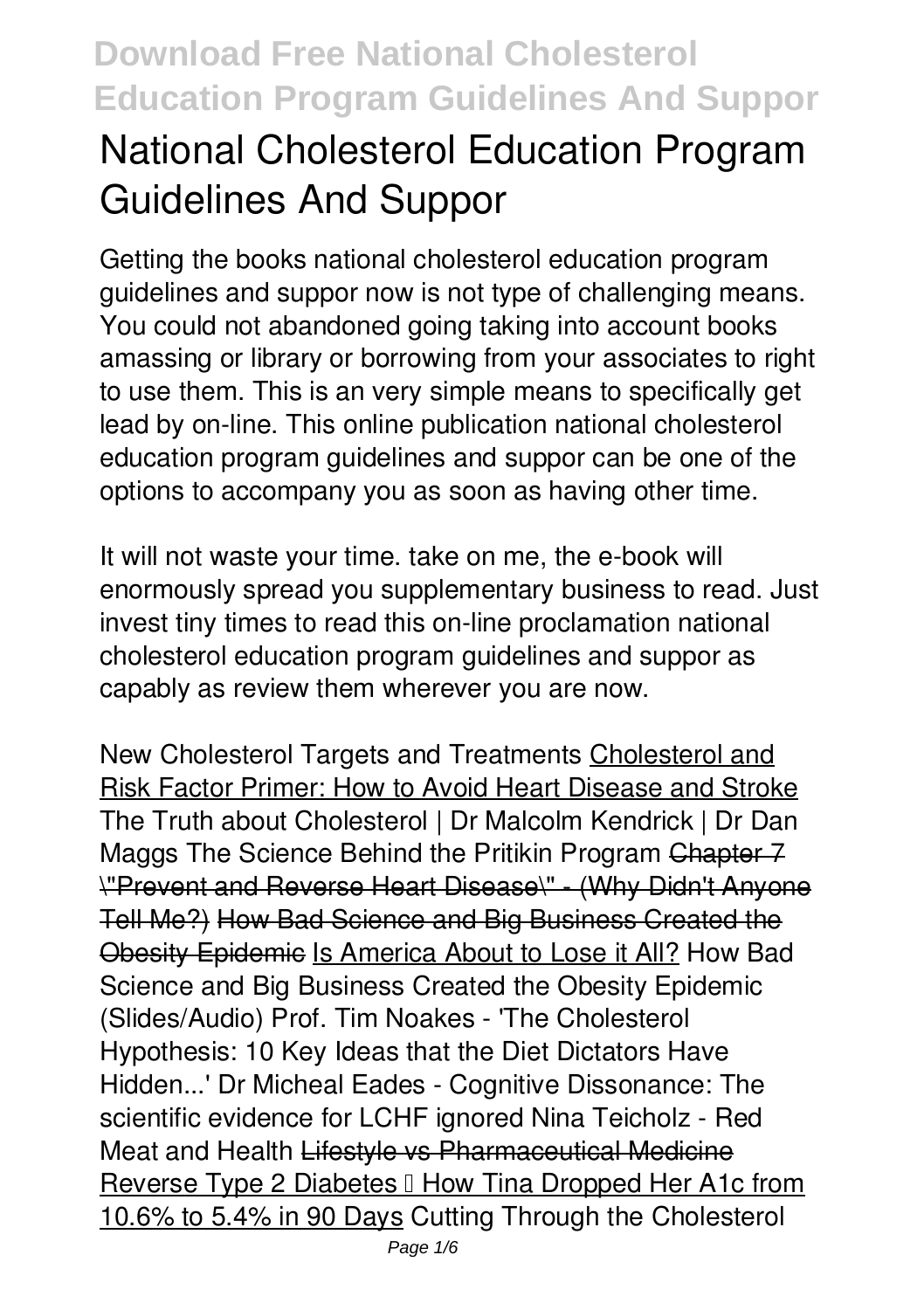*Confusion with Dr. Barnard* Low-Salt Diet Not Best For You? - Dr. McDougall Stopping Statins: Pt1 - Is it Safe After an Ischemic Stroke? Dr. Caldwell Esselstyn explains healthy nutrition, reversing heart disease Nathan Pritikin: A Casual Conversation with Dr. McDougall Ep 10: Prof Tim Noakes says we don't need carbs or even… vegetables **A New Nutritional Approach to Type 2 Diabetes - Dr. Neal Barnard** *'No evidence' high cholesterol causes heart disease, study says Beth Motley, MD: Heart Disease is a Foodborne Illness* The Cheese Trap, Session 9: The Industry Behind the Addiction \u0026 Cook-Along with Gustavo. Foods for Protecting the Body \u0026 Mind: Dr. Neal Barnard Living for Longevity: The Nutrition Connection - Research on Aging *Dr. Maryanne Demasi - 'Statin Wars: Have we been misled by the evidence?' Nutrition and Cardiovascular Mortality (Kim Allan Williams, Sr., MD) Jan 5, 2017*

Diabetes Reversal and Weight-loss with Neal Barnard, M.D. *Big Fat Nutrition Policy | Nina Teicholz National Cholesterol Education Program Guidelines*

National Cholesterol Education Program High Blood Cholesterol ATP III Guidelines At-A-Glance Quick Desk Reference LDL Cholesterol I Primary Target of Therapy <100 Optimal 100-129 Near optimal/above optimal 130-159 Borderline high 160-189 High >190 Very high Total Cholesterol <200 Desirable 200-239 Borderline high >240 High HDL Cholesterol

*ATP III Guidelines At-A-Glance Quick Desk Reference* National Cholesterol Education Program (NCEP) Guidelines for Interpretation of Lipid Values. Adult Treatment Panel III (2001; updated 2004) 1. Initial classification of risk is based on a fasting lipoprotein profile (total cholesterol, LDL cholesterol, HDL cholesterol, triglycerides). If the testing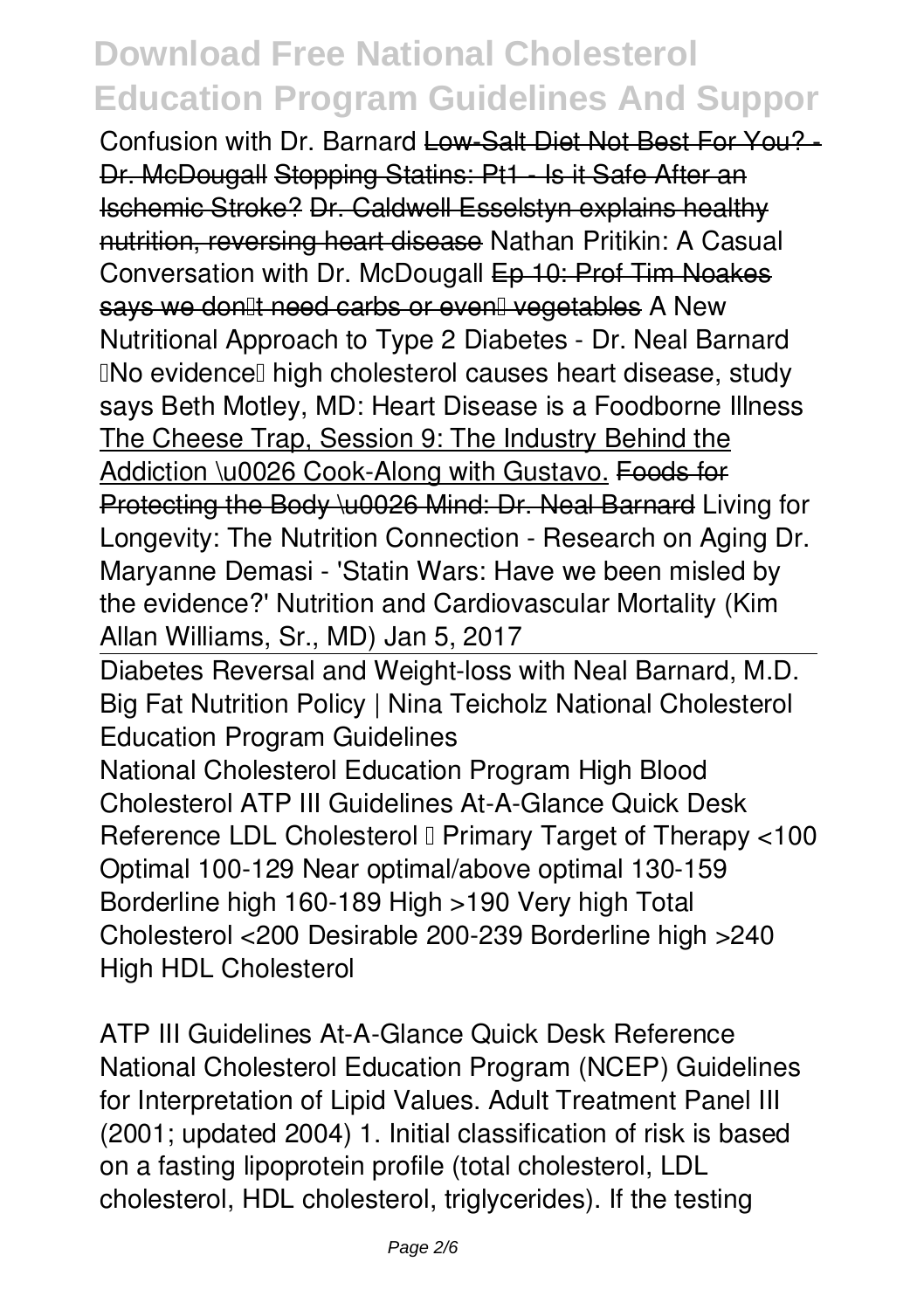opportunity is non-fasting, only the total and HDL cholesterol will be useable.

*National Cholesterol Education Program (NCEP) Guidelines ...*

Treatment of High Blood Cholesterol in Adults (Adult Treatment Panel III, or ATP III) constitutes the National Cholesterol Education Program<sup>®</sup>s (NCEP<sup>®</sup>s) updated clinical guidelines for cholesterol testing and manage-ment. The full ATP III document is an evidence-based and extensively

*High Blood Cholesterol Summary - National Heart, Lung, and ...*

Third Report of the Expert Panel on Detection, Evaluation, and Treatment of High Blood Cholesterol in Adults (Adult Treatment Panel III, or ATP III) presents the National Cholesterol Education Program (NCEP) updated recommendations on cholesterol testing and management.

*National Guidelines | National Lipid Association Online* Background<sup>[1]</sup> The guidelines in the Third Report of the National Cholesterol Education Program (NCEP III) include absolute risk and lower LDL cholesterol (LDL-C) levels to assess eligibility for lipid-lowering drug therapy. We studied the impact of these changes on the size, sex, and age distribution of the target US population using data from the Third Annual National Health and Nutrition Survey (NHANES III) (1988 to 1994).

*New National Cholesterol Education Program III Guidelines ...* As a result of this evidence, the National Cholesterol Education Program (NCEP) has developed guidelines for the detection, evaluation, and treatment of high blood cholesterol in adults.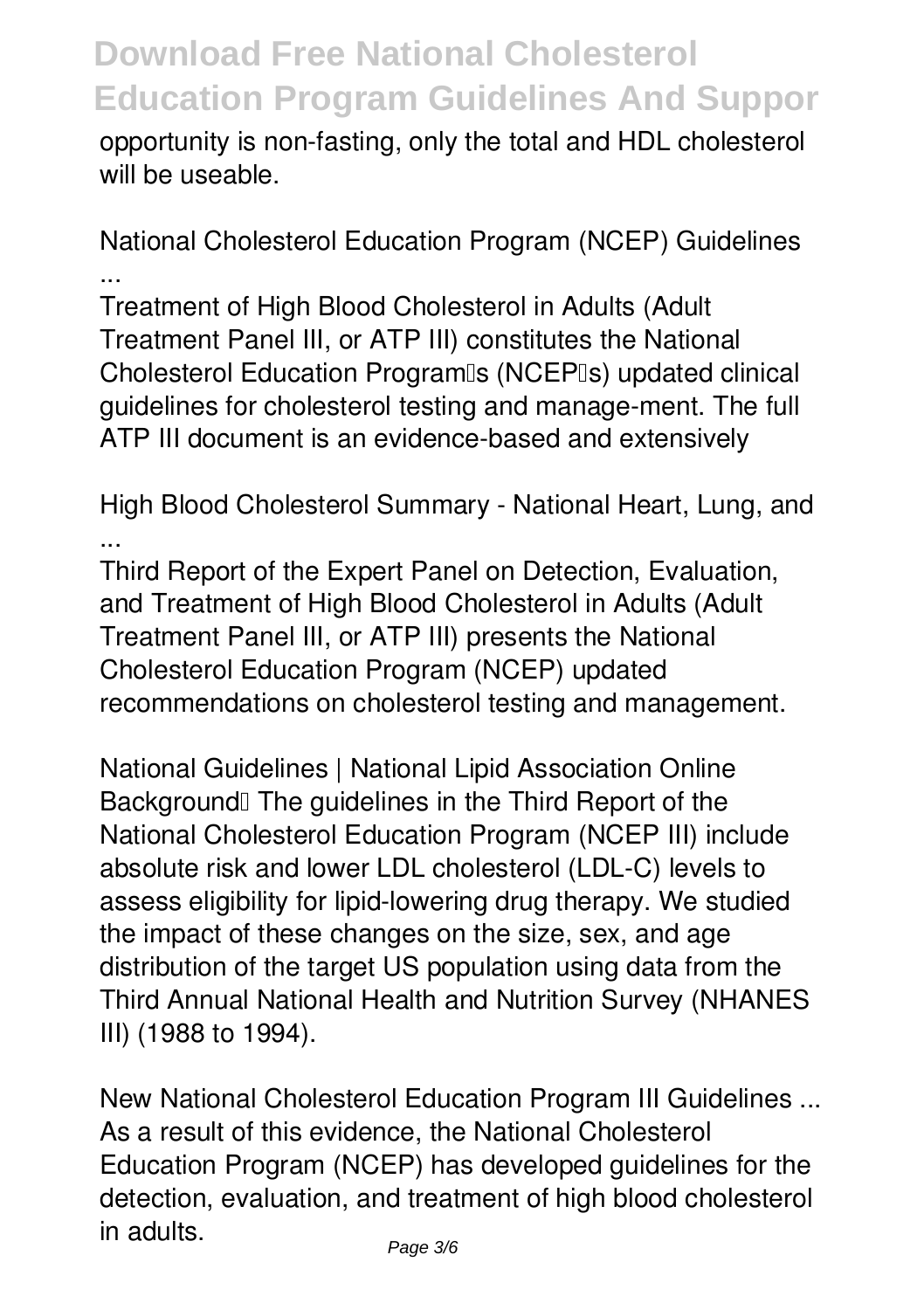*The National Cholesterol Education Program Adult Treatment ...*

For adults, the NCEP has defined desirable TG levels as less than 150 mg/dL, mildly elevated levels as 150-199 mg/dL, elevated levels as 200-499 mg/dL, and levels of 500 mg/dL or higher as very ...

*What is the National Cholesterol Education Program (NCEP)?* The National Cholesterol Education Program's (NCEP's) Expert Panel on Detection, Evaluation and Treatment of High Blood Cholesterol in Adults creates updated clinical guidelines for testing and management of cholesterol. NCEP periodically updates existing recommendations based on new research.

*Cholesterol Guidelines & Heart Health - Cleveland Clinic* The National Cholesterol Education Program (NCEP) External recommends that adults aged 20 years or older have their cholesterol checked every 5 years. Preventive guidelines for cholesterol screening among young adults differ, but experts agree on the need to screen young adults who have other risk factors for coronary heart disease: obesity, smoking, high blood pressure, diabetes, and family history

*September is National Cholesterol Education Month | cdc.gov* The National Cholesterol Education Program (NCEP) published a set of guidelines for the testing and the management of high blood cholesterol in adults in the Journal of the American Medical Association (May 16, 2001). These new guidelines, produced by a panel of experts, are an update of the guidelines published by the NCEP in 1993.

*Cholesterol Guidelines for Adults (2001)* Page 4/6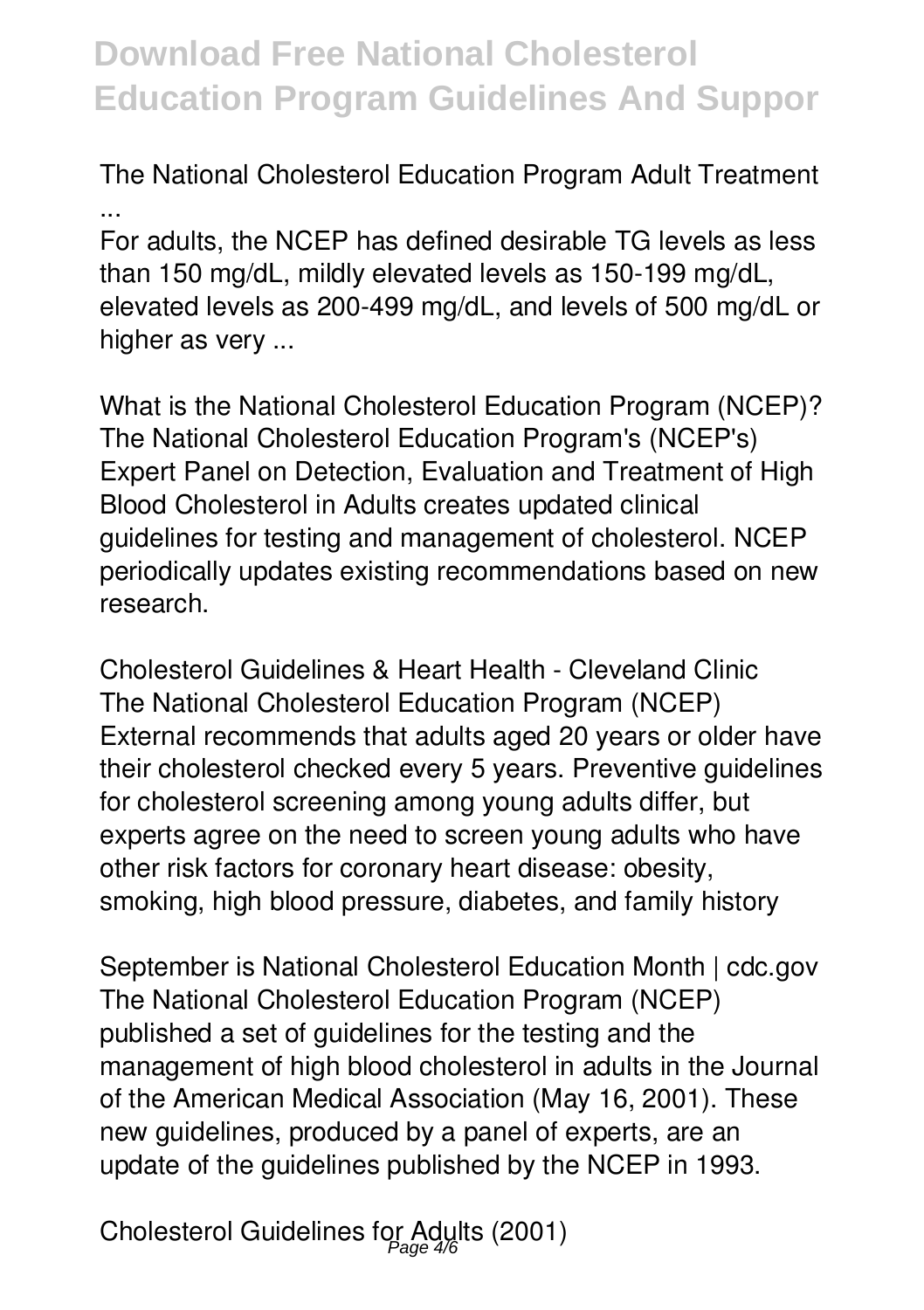1. Clin Chem. 1998 Aug;44(8 Pt 1):1650-8. Assessment of current National Cholesterol Education Program guidelines for total cholesterol triglyceride, HDL-cholesterol, and LDLcholesterol measurements.

*Assessment of current National Cholesterol Education ...* The National Cholesterol Education Program is a program managed by the National Heart, Lung and Blood Institute, a division of the National Institutes of Health. Its goal is to reduce increased cardiovascular disease rates due to hypercholesterolemia (elevated cholesterol levels) in the United States of America.

*National Cholesterol Education Program - Wikipedia* Home Circulation Vol. 106, No. 25 Third Report of the National Cholesterol Education Program (NCEP) Expert Panel on Detection, Evaluation, and Treatment of High Blood Cholesterol in Adults (Adult Treatment Panel III) Final Report

*Third Report of the National Cholesterol Education Program ...*

In 2001, the National Cholesterol Education Program (NCEP) Adult Treatment Panel (ATP) III provided a definition for metabolic syndrome (16). The NCEP criteria are practical for physicians to use, since the variables defining metabolic syndrome are commonly available in clinical practice.

*NCEP-Defined Metabolic Syndrome, Diabetes, and Prevalence ...*

Bethesda, MD - With the publication of numerous statintherapy trials since the Adult Treatment Panel III (ATP III) of the National Cholesterol Education Program (NCEP) published its evidence-based...